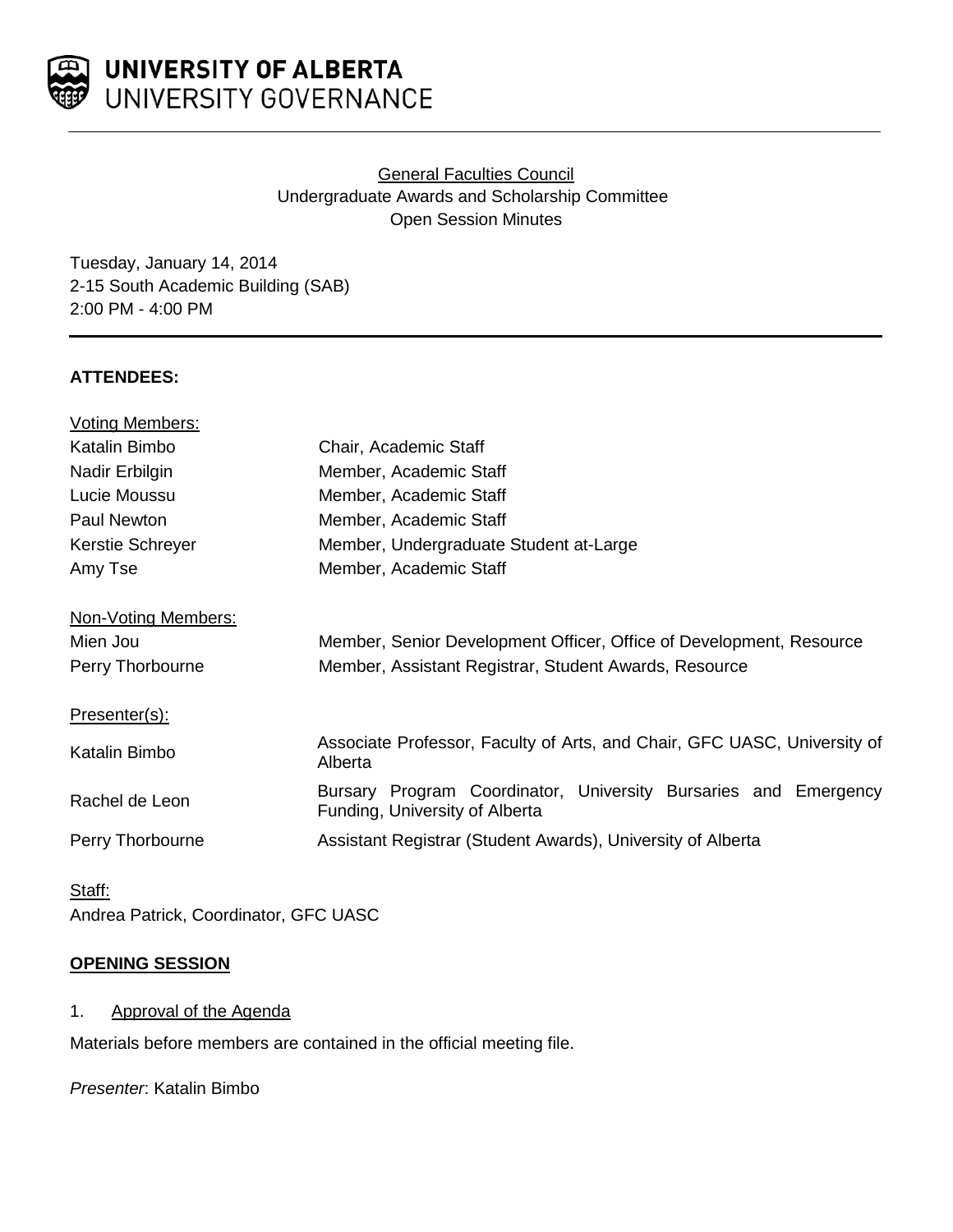# Motion: Erbilgin/Tse

THAT the GFC Undergraduate Awards and Scholarship Committee approve the Agenda.

**CARRIED**

2. Approval of the Open Session Minutes of December 10, 2013

Materials before members are contained in the official meeting file.

*Presenter*: Katalin Bimbo

Motion: Newton/Tse

THAT the GFC Undergraduate Awards and Scholarship Committee approve the Minutes of December 10, 2013.

**CARRIED**

### 3. Comments from the Chair

The Chair commented on a number of relevant items to members.

# **ACTION ITEMS**

### 4. New Undergraduate Student Awards and Scholarships for Approval (January 14, 2014)

Materials before members are contained in the official meeting file.

*Presenter*: Perry Thorbourne

*Purpose of the Proposal*: To approve new undergraduate awards and scholarships.

*Discussion*:

Members engaged in discussion in regards to Items 1, 2, 3 and 4.

Item 1: Members made several editorial amendments to the scholarship and a member enquired about the name of the Women for Pandas Golf Tournament.

Item 2: A member pointed out a spelling error within the award.

Item 3: Mr Thorbourne distributed a revised edition of the scholarship for consideration. Members discussed capitalization within the scholarship and the noted programs.

Item 4: A member identified a spelling error.

Motion: Moussu/Newton

THAT the GFC Undergraduate Awards and Scholarship Committee approve, under delegated authority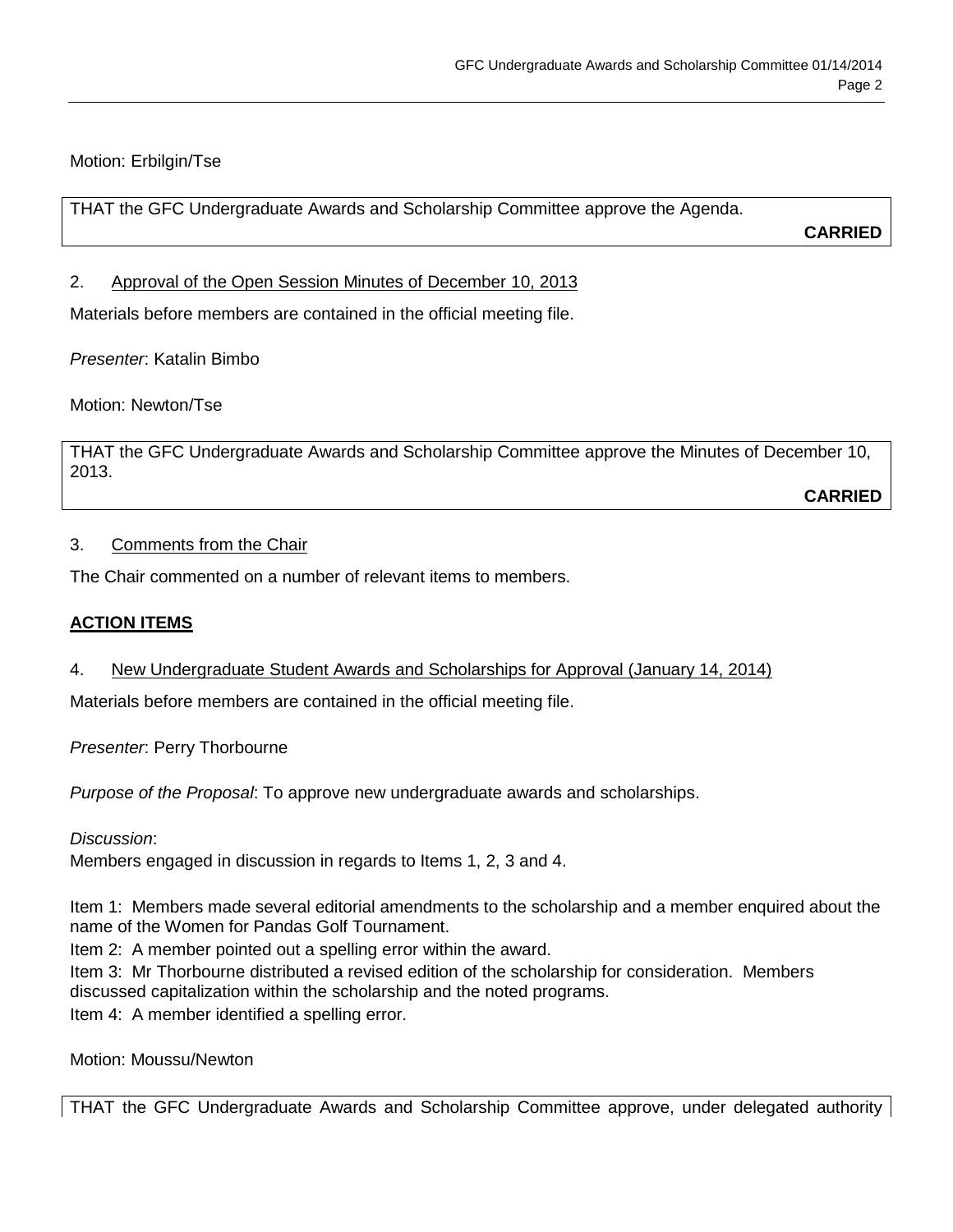from General Faculties Council, new undergraduate student awards and scholarships, as submitted by the Student Awards Office and as set forth in Attachment 2, as amended, to be effective immediately.

**CARRIED**

### 5. New Undergraduate Student University Bursaries and Emergency Funding (UBEF) Bursaries for Approval (January 14, 2014)

Materials before members are contained in the official meeting file.

*Presenter*: Rachel de Leon

*Purpose of the Proposal*: To approve new undergraduate bursaries and emergency funding.

### *Discussion*:

Members engaged in discussion in regards to Items 1, 2 and 3.

Item 1: This item was removed from consideration, as it relates to a graduate bursary.

Item 2: Members discussed usage of punctuation and spelling within the bursary, and suggested minor editorial changes.

Item 3: Members made changes to the punctuation of the bursary, and a member enquired about the methods involved in ensuring equal representation.

### Motion: Erbilgin/Tse

THAT the GFC Undergraduate Awards and Scholarship Committee approve, under delegated authority from General Faculties Council, new undergraduate student University Bursaries and Emergency Funding (UBEF) Bursaries, as submitted by University Bursaries and Emergency Funding (UBEF) and as set forth in Attachment 2, as amended, to be effective immediately.

**CARRIED**

# **DISCUSSION ITEMS**

6. Question Period

There were no questions.

# **INFORMATION REPORTS**

7. Items Approved by the GFC Undergraduate Awards and Scholarship Committee by E-mail Ballots (non-debatable)

There were no items.

8. Information Items Forwarded to Committee Members Between Meetings

There were no items.